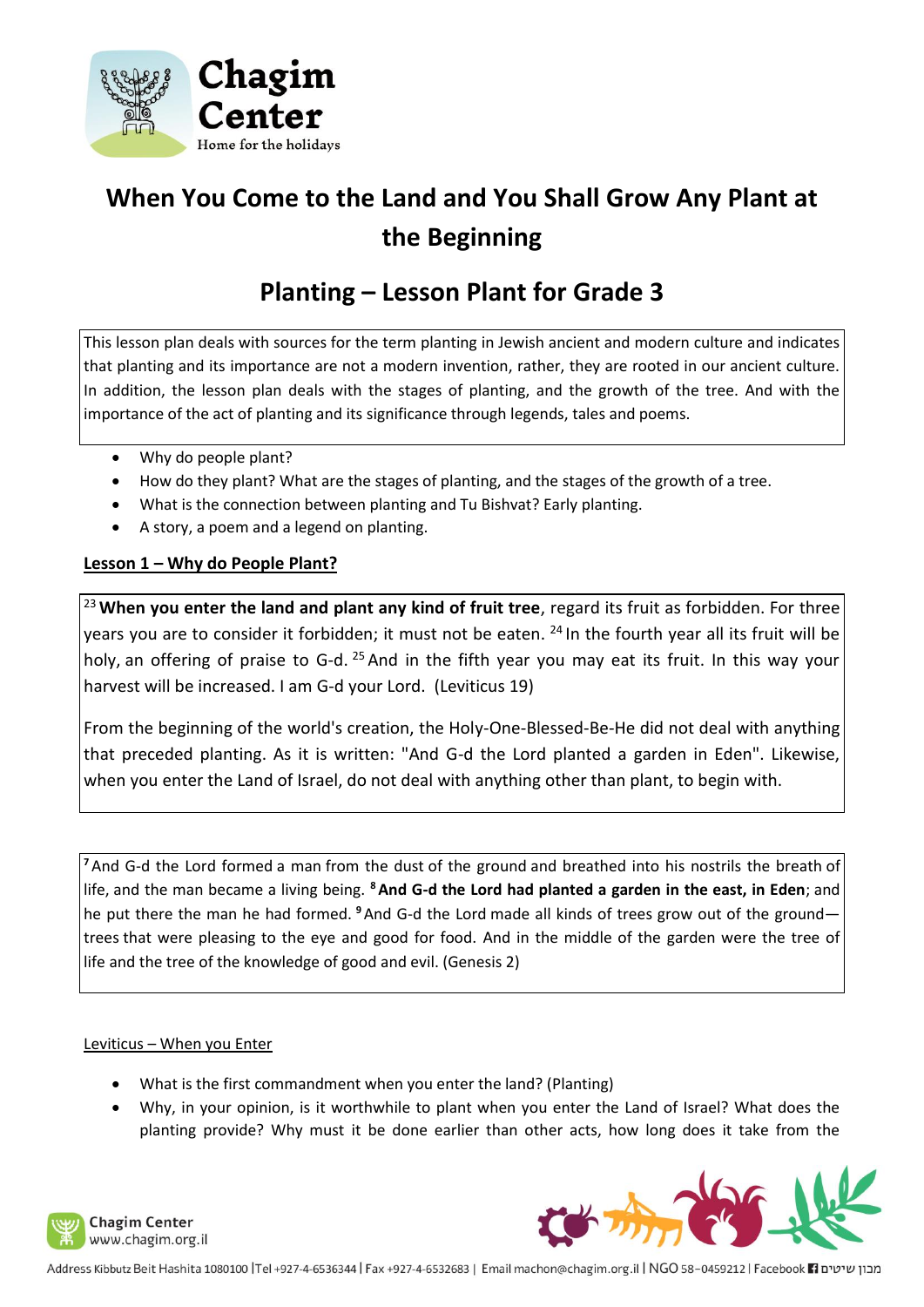

planting until one can enjoy the fruits? (So that there would be fruits to eat, it takes trees several years until it gives off fruit).

#### The Medrash – From the beginning of its Creation

- Explain difficult words
- To whom does the Medrash compare the children of Israel? (to G-d)
- Why were the children of Israel instructed to plant trees as one of the first acts to do when they entered the land? (Just as G-d had dealt with planting, so must we plant)
- What does the comparison to G-d teach about the commandment of planting teach us? (That it is an important commandment, it is holy and turns people into partners with the Lord)

#### **Songs on Planting**

| The Almond Tree is Blooming                                                                                                    | Difficult Word - The Almond Tree                                                                                                                                | The Song of the Sapling                                                                                                       |
|--------------------------------------------------------------------------------------------------------------------------------|-----------------------------------------------------------------------------------------------------------------------------------------------------------------|-------------------------------------------------------------------------------------------------------------------------------|
| Lyrics: Israel Dushman / Music: Menashe Rabina                                                                                 | <b>Is Blooming</b><br>Paz - Bright light, gold                                                                                                                  | Lyrics: Yitzhak Shenhar / Melody: Joel Walbe                                                                                  |
| The almond tree is blooming<br>And the golden sun is shining,<br>Birds atop each roof<br>Announce the arrival of the festival. | Mevasrot - predict, announce<br><i>Meshava'at</i> $-$ needs, asks for,<br>beseeches<br>Et (spelled את Et (spelled nk)- shovel<br>Et (spelled עת Et (spelled nu) | Both in the city and in the town<br>A boy shall rise<br>And shall go out to the valley and<br>mountain<br>With green saplings |
|                                                                                                                                | Latzet Chotzetz - to dig out                                                                                                                                    | On this day we shall plant and seed                                                                                           |
| Tu Bishvat has arrived                                                                                                         | Difficult Words - The Song of the                                                                                                                               | And we shall grow roots                                                                                                       |
| (It's) the festival of trees.                                                                                                  | <b>Sapling</b><br>Yashkim - shall rise early                                                                                                                    | One or two years shall pass<br>And there will be a forest here.                                                               |
| The land is crying out                                                                                                         | $Gie - a$ valley                                                                                                                                                |                                                                                                                               |
| The time of planting has arrived                                                                                               | Makeh Shoresh - grows roots, gets                                                                                                                               | Sing to the sapling                                                                                                           |
| Each person shall take a tree<br>.We'll stride out with spades<br>Tu Bishvat has arrived                                       | attached to the ground.                                                                                                                                         | From Judea until the Galilee<br>Plant and seed, seed and plant<br>You and me!                                                 |

# **Why do People Plant?**

(It's) the festival of trees.

- What are the reasons for planting in the song, The Almond Tree is Blooming (Pay attention to the highlighted rows)
- Why is the land crying out? What, in your opinion, was the condition of the land when the song was written?
- What are the reasons of planting in the song, The Sapling? (Pay attention to the highlighted rows)
- Who shall grow the roots? The trees or the people?
- How is tree planting connected to the attachment of people to the land and to the soil?
- Try to recall an experience of planting or working on the land, how did you feel during the task and after it was done? Did it make you more attached to the place?



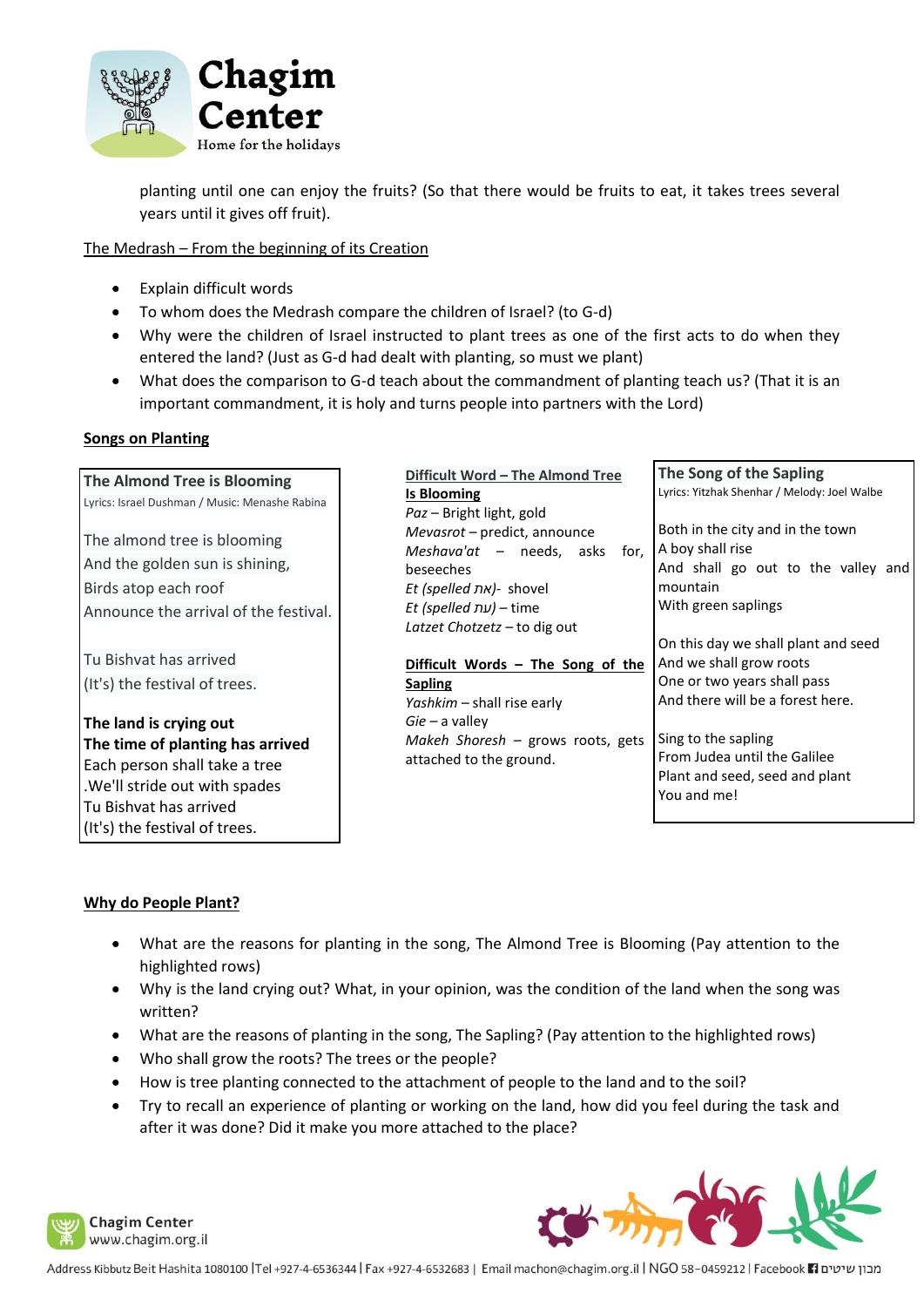

# **The Process of Planting and Growth**

| This is how they walk,                                  | <b>Word Definitions</b>                                 |  |  |  |  |  |
|---------------------------------------------------------|---------------------------------------------------------|--|--|--|--|--|
| With joy in their hearts and a spade in                 | $Ron - A$ happy song                                    |  |  |  |  |  |
| hand,                                                   | $Karka - earth$                                         |  |  |  |  |  |
| From the city and from the village                      | Tzur - a hard rock                                      |  |  |  |  |  |
| From the valley and from the mountain.                  | Gumot - small pits                                      |  |  |  |  |  |
| On Tu Bishvat!                                          |                                                         |  |  |  |  |  |
| On Tu Bishvat!                                          | Mark words connected to actions of planters.            |  |  |  |  |  |
|                                                         | What stages of planting activities show up in the song? |  |  |  |  |  |
| Why have you come, planters?                            | Bringing the sapling to the planting location.          |  |  |  |  |  |
| We shall hit the ground and the rocks                   | Digging the plant hole.                                 |  |  |  |  |  |
| And we shall dig holes around                           | Placing the sapling in the hole.                        |  |  |  |  |  |
| In mountains and on planes.                             | Filling the hole.                                       |  |  |  |  |  |
| On Tu Bishvat!                                          | Watering the sapling                                    |  |  |  |  |  |
| On Tu Bishvat!                                          | You may have the children draw the planting stages,     |  |  |  |  |  |
|                                                         | and naturally, to go out and plant as well.             |  |  |  |  |  |
| What shall be here                                      |                                                         |  |  |  |  |  |
| Planters                                                |                                                         |  |  |  |  |  |
| A sapling shall be placed                               |                                                         |  |  |  |  |  |
| In every pothole,                                       |                                                         |  |  |  |  |  |
| An endless forest shall spread its shade                |                                                         |  |  |  |  |  |
| On our barren country.                                  |                                                         |  |  |  |  |  |
| On Tu Bishvat!                                          |                                                         |  |  |  |  |  |
| On Tu Bishvat!                                          |                                                         |  |  |  |  |  |
| The Cycle of the Plant's Life                           |                                                         |  |  |  |  |  |
| In each square below, draw a picture to match the title |                                                         |  |  |  |  |  |

| 1. Flowering | 2. Sprouting | 3.<br>Ripening | <b>Fruit</b> | 4. Mature Plant | 5. Seed |
|--------------|--------------|----------------|--------------|-----------------|---------|
|              |              |                |              |                 |         |
|              |              |                |              |                 |         |
|              |              |                |              |                 |         |
|              |              |                |              |                 |         |
|              |              |                |              |                 |         |





Address Kibbutz Beit Hashita 1080100 |Tel +927-4-6536344 | Fax +927-4-6532683 | Email machon@chagim.org.il | NGO 58-0459212 | Facebook | activum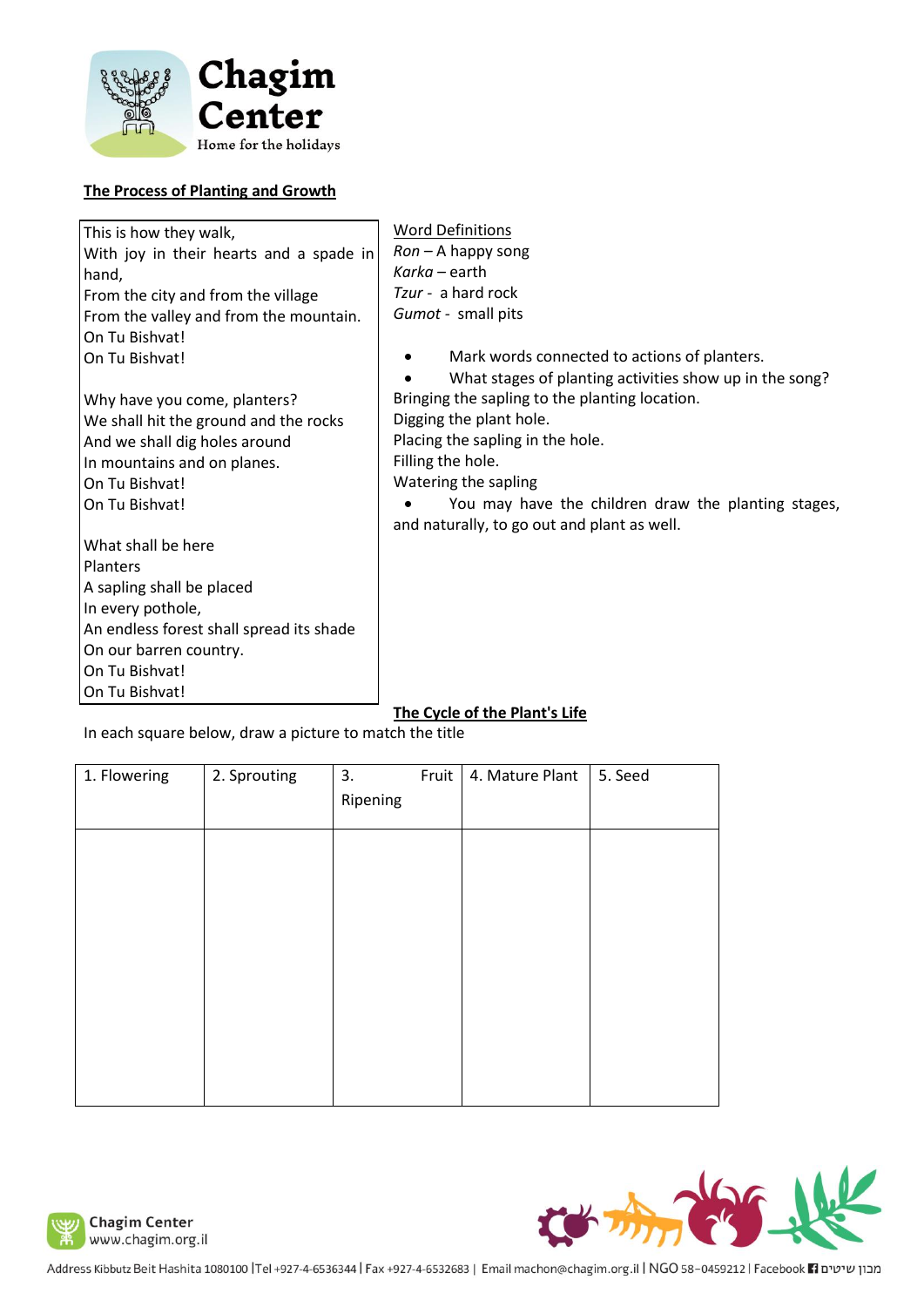

Organize the titles marking the pictures you have drawn according to the process of growth

- 1. \_\_\_\_\_\_\_\_\_\_\_\_\_\_\_
- 2. \_\_\_\_\_\_\_\_\_\_\_\_\_\_\_
- 3. <u>\_\_\_\_\_\_\_\_\_\_\_\_\_\_\_\_\_\_\_\_\_\_\_\_\_\_\_\_\_\_</u>
- 4. \_\_\_\_\_\_\_\_\_\_\_\_\_\_\_
- 5. <u>\_\_\_\_\_\_\_\_\_\_\_\_\_\_\_\_\_\_\_\_\_\_\_</u>

Actually, it is a cycle (therefore it depends on which stage you begin with):



# **Lesson 2 – The Importance of Planting and Tales of Planting?**

Rabbi Yochanan Ben Zakai said: If you had a sapling in your hand, and someone tells you: Mashiach has arrived. First plant your sapling and then go out and greet him. (Avot of Rabbi Natan)

- 1. What is the situation described in the Medrash? What are the two acts the man is deliberating about?
- 2. What does Rabbi Yochanan Ben Zakai say? Which of them precedes the other planting or Mashiach?
- 3. Why does the planting take priority? What does this teach us about the importance of planting?



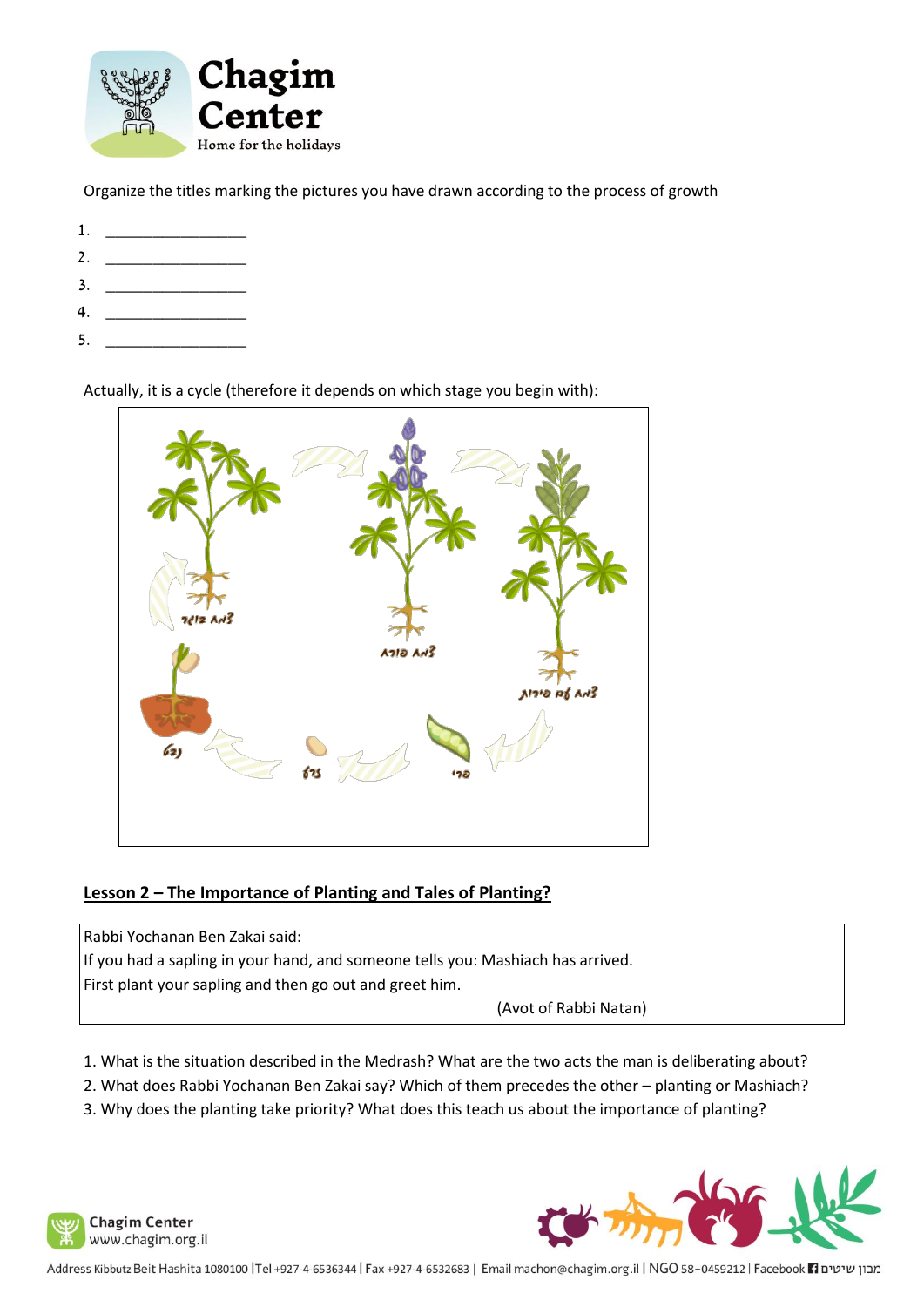

"Once, Honi ha-Me'agel was strolling along. On his way, he saw a fellow planting a carob tree. He asked him: "How long does it take for the carob tree to give off fruit"? The latter answered: "Seventy years".

He asked him further: "Do you know whether you will be alive in seventy years from now so that you can eat from it"?

The latter replied: "I found carob trees in this world. Just as my fathers have planted for me, I shall plant for my children".

(Bavli Tractate Ta'anit)

# **Definition of Difficult Words**

*Toen Peirot –* Gives off fruit, *Bari –* it is clear, known

- 1. What does Honi ask the man? Why does he wonder about his action?
- 2. What does the man answer Honi? What is the reason he is planting?
- 3. What are the characteristics of a man who plants although he is not sure he will enjoy the fruits of his labor?
- 4. What would happen if all people would only do whatever is worthwhile for them, so that they alone would enjoy the fruits of their labor?
- 5. What is the lesson of the story? What is it important to plant although we are not sure we would enjoy the fruits?

It is told that Zikhron Ya'akov, the settlement in heart of the Carmel, is where the holiday of plants was conceived. This occurred on the 15<sup>th</sup> of Shvat in 1890. A small group of children set out from their school in Zikhron Ya'akov, accompanied by their principal. The children held small saplings in their hands and planted trees on the outskirts of the colony. This is how the Israeli tradition of planting trees on Tu Bishvat was created. It didn't take long after this incident for the custom to spread out all over Israel. The initiator of the tradition was Ze'ev Yavetz, a writer, researcher and historian, who was the principal of the school in Zikhron Ya'akov at the end of the 19<sup>th</sup> century.

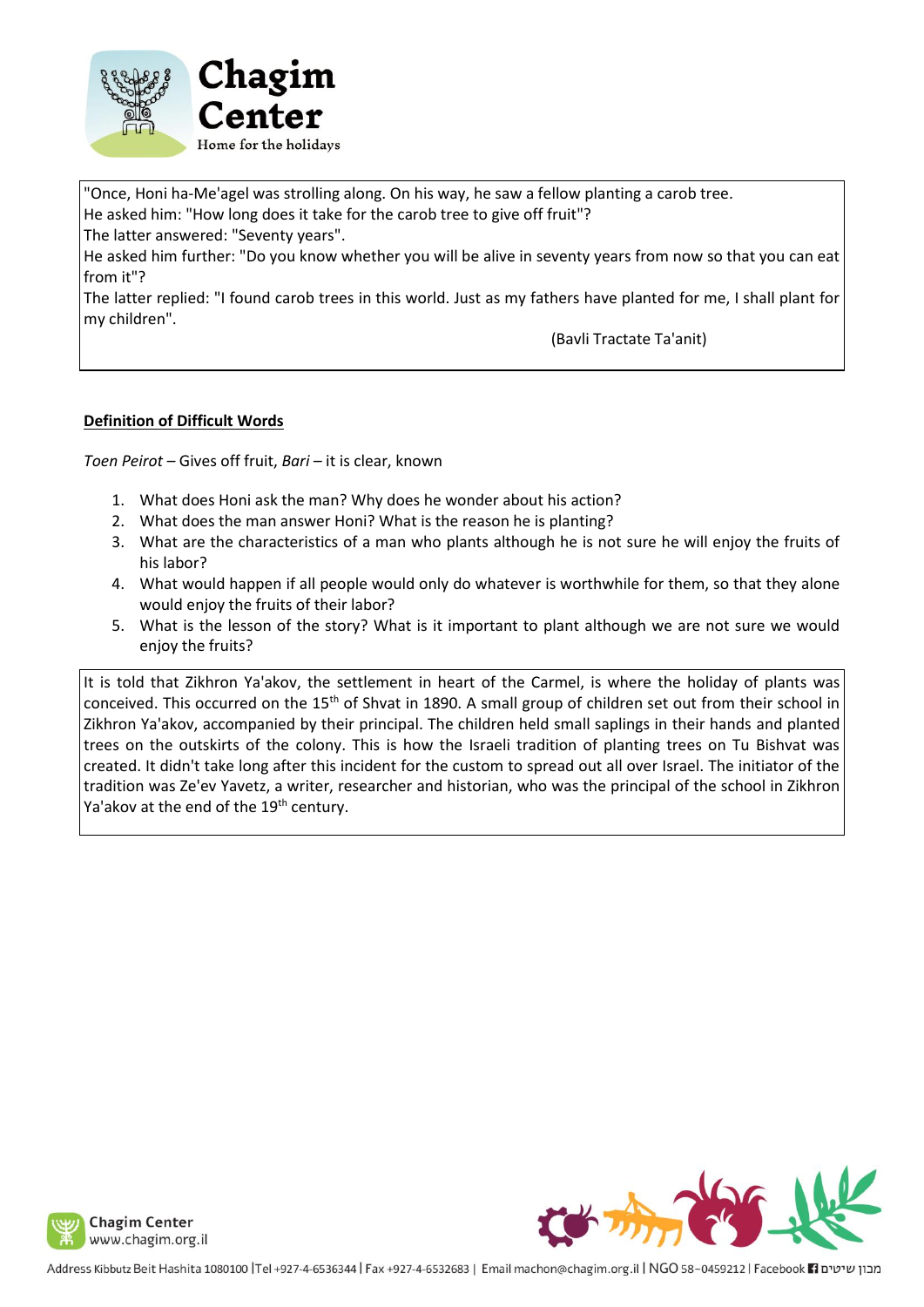

#### **Stories and Songs about Planting**

#### **Hadrian the King and the Fig Planter**

As King Hadrian set out with his conscripts to conquer a country that had rebelled against him, he encountered an old man planting fig trees. "Hadrian said to him," You are old, working hard and toiling for others" .

He said to him: My Lord, king. I am planting. If I have the merit. I will eat my own fruit, and if not, my sons will eat them.

The king spent three years in the war and then returned. He found the old man in the same place. What was the old man doing? He took a basket and filled it with beautiful figs and approached Hadrian.

And said to him: Dear king, accept these from your servant. I am the old man you had encountered on your way to the war and you had said to me: You are old, why are to standing and working for others. Well, G-d had already given me the merit to eat the fruit of my labor. And these, that are in the basket, I grant you as a gift. So Hadrian immediately told his servants: Take it from him and fill it with gold coins, and they did just that.

Therefore, a person should not refrain from planting. Yet just as he found trees, he should continue planting even if he is old.

Midrash Tanchuma

How is it to be a Tree/ Datia Ben - Dor I once asked a tree: Tree, how is it to be a tree: You are probably joking – said the tree. No, no I said. I'm absolutely serious. Is it good or bad? Bad?! – wondered the tree – why? Doesn't it bother you to be stuck in one place all week? I'm not stuck. I am actually planted. And don't you sometimes feel like Going to visit friends, Or to see what goes on in other places

I have no need to move around, birds sing to me constantly, butterflies kiss me, The wind embraces, and before my eyes the entire horizon opens.



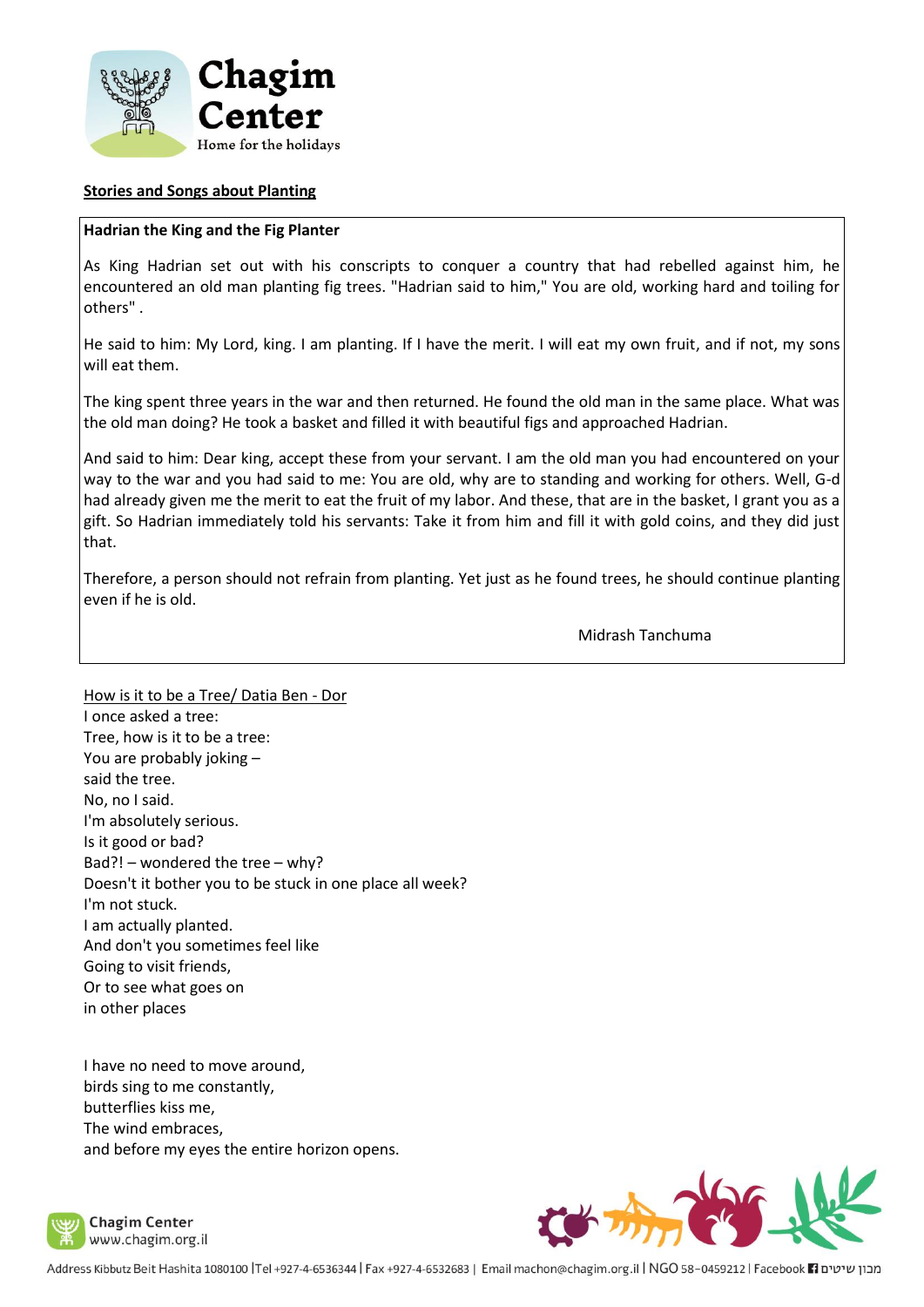

And at night when all are asleep, so what? At night I listen to the silence And hear how the earth breathes, how fruit ripen, how dew descends. And in my branches - nestlings rest, And I keep them asleep. I love you, tree – I said, And I went to my garden And planted a tree across my window.

#### **The Lonely Pine Tree / Yehuda Paradis**

The Narrator:

Among the mountains of Jerusalem One mountain stands bald It has no shade and has no water – It doesn't have even a single flowering blossom. Nothing at all grows there And all is dry and drought, It is surrounded by dirt alone, Stones, rocks and sand. Yet on its very peak A lonely pine tree stands.

The Sun: I have no time at all I must run along But I promise to get back again If I can help in any way!

The Pine: Once again, I stand alone, And with me there is no one.

The Narrator:

So the unfortunate pine Complained and complained Until a whitish small fat cloud Was just passing by

The Pine: Good morning, dear cloud, Come please sit here on the mount!



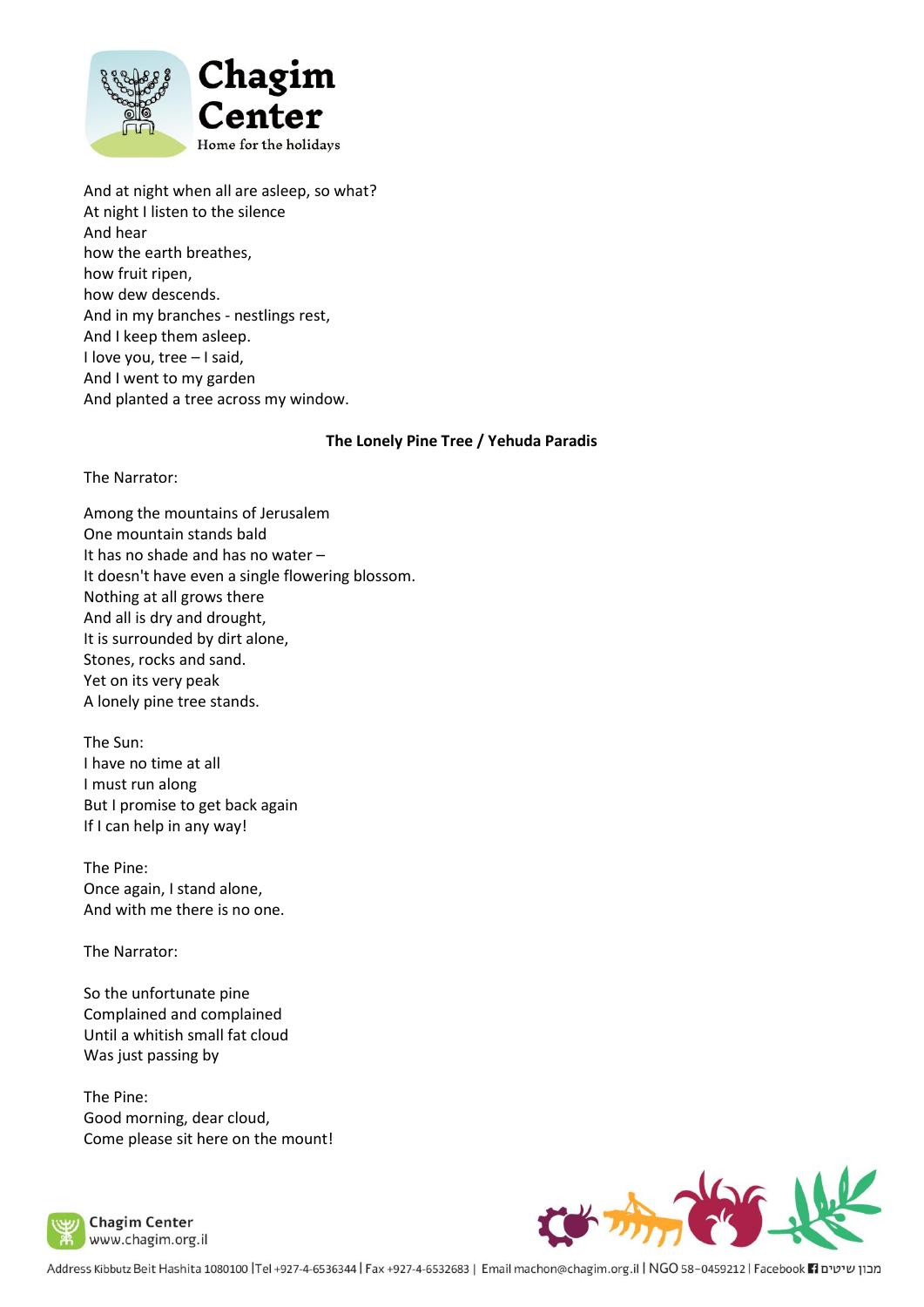

The Cloud: I can't there is no water here I'll stay in the sky But I promise to get back again If I can help in any way! The Pine: Once again, I stand alone, And with me there is no one.

The Narrator: So the unfortunate pine Complained and complained Till a day-wind passed by And to her the pine called out:

The Pine: Good morning Ms. Wind! Come and site here by my side!

The Wind: How can I rest upon the mountain? There is no shade there is just nothing! But I promise to get back again If I can help in any way!

The Pine: Once again, I stand alone, And with me there is no one.

The Narrator: So the unfortunate pine Complained and complained Till two rabbits hopped just by And neared the pine tree at its side

The Pine: C'mon here rabbits, Be my friends!

The Rabbits: Everything is dry and gray But we promise to come again If we can help in any way!

The Pine: Once again, I stand alone,



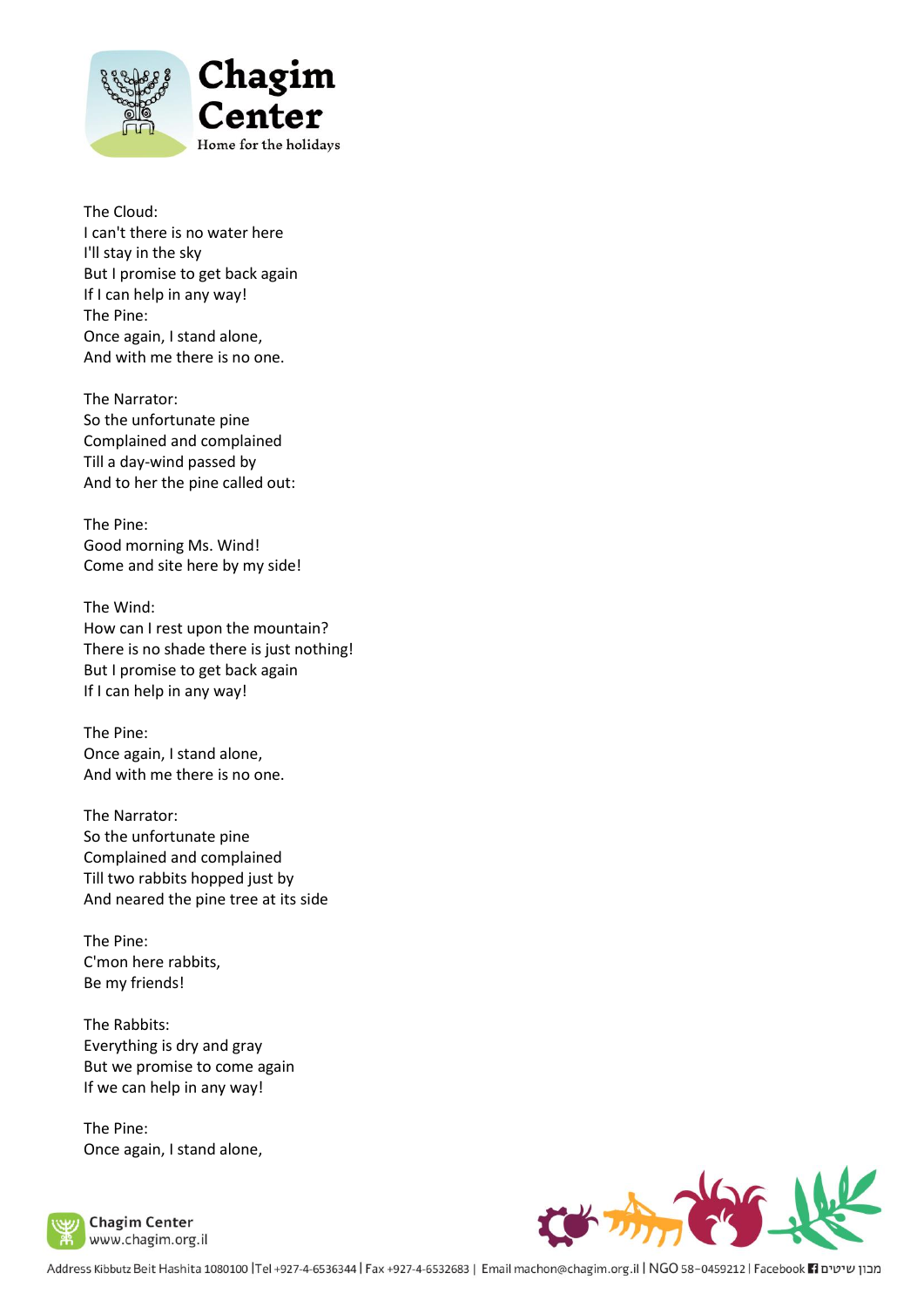

And with me there is no one.

The Narrator:

So the unfortunate pine Complained and complained Till some birds were flying by And the Pine gave it a try:

The Pine: How would you like to stay And take my boredom away?

The Birds: How can we sit without any trees? Where shall we lay our eggs and breed? But we promise to come again If we can help in any way!

The Pine: Woe is to me, I'm bitter, see, I'm so bored on the mountain here, I'll be standing here for good To be with me – just no one would!

The Narrator: So the unfortunate pine Complained and complained One the mountain top he stood alone Until his heart almost broke down Until one bright day they came A group of children from the town Girls and boys So full of charm Who climbed together To the mountain top And the pine said to them:

The Pine: Girls and boys Would you like to Sit nearby and stay And I shall be your friend in every way

Child 1: Poor pine its so sad he must Stand here alone like a mast